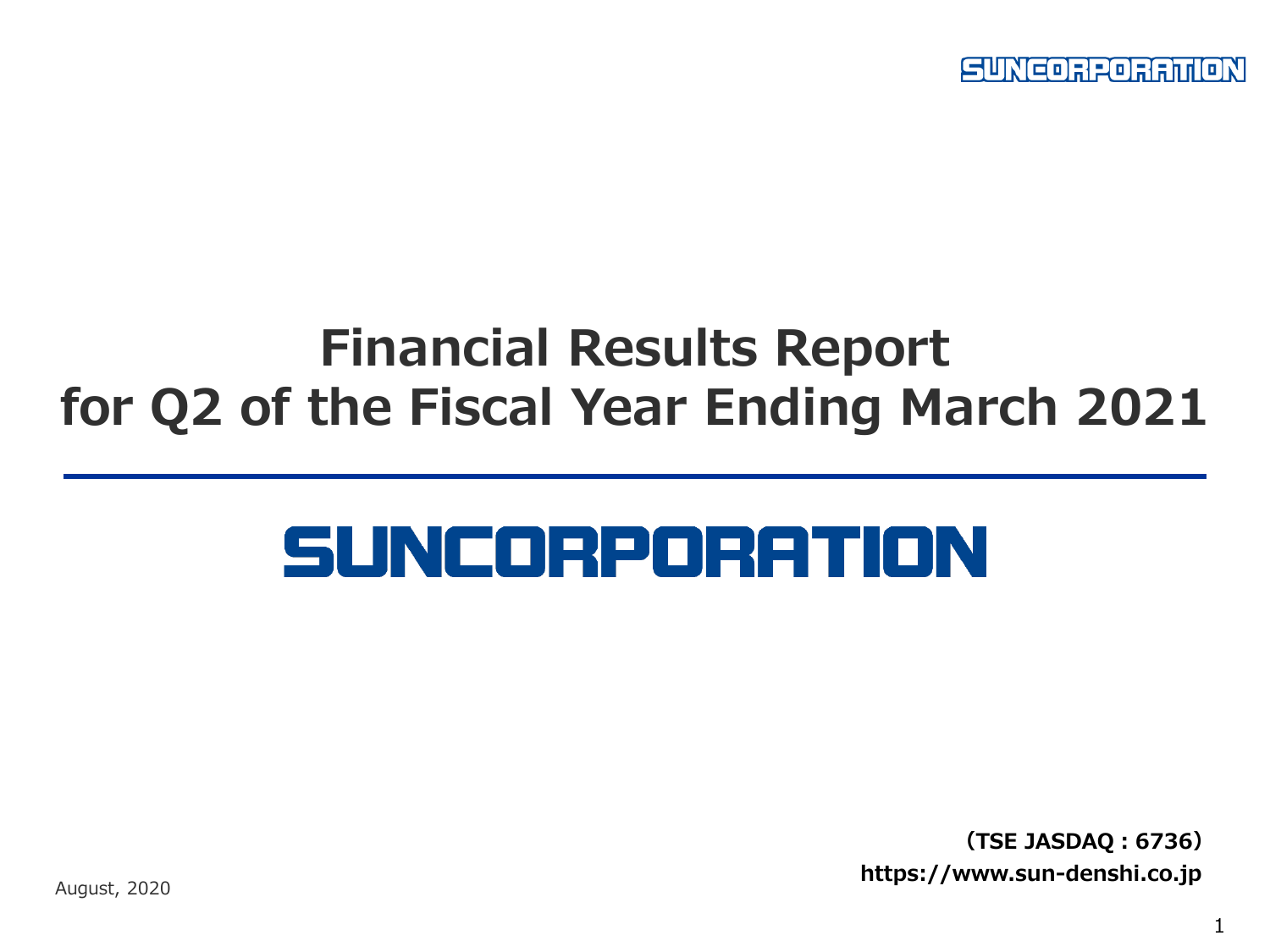## **0. Agenda**

|   | <b>Outline of Financial Results</b><br><b>Highlight</b><br><b>Outline (YoY Comparison)</b> |  |
|---|--------------------------------------------------------------------------------------------|--|
|   | <b>Consolidated performance</b><br>forecast                                                |  |
| 3 | <b>Business Strategies of SUN</b><br><b>CORPORATION</b> group                              |  |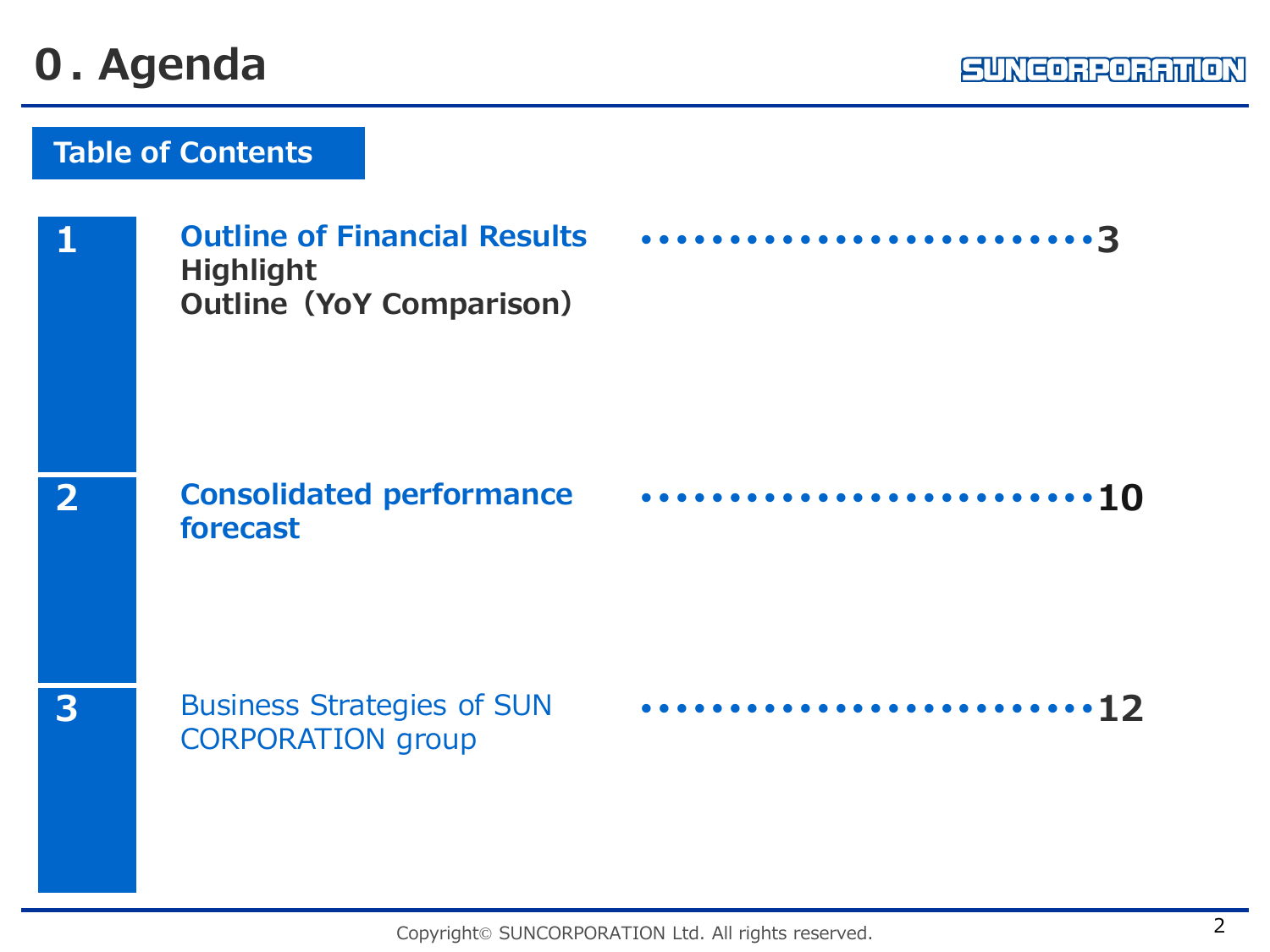| <b>Outline of Financial Results</b><br><b>Highlight</b><br><b>Outline (YoY comparison)</b> |  |
|--------------------------------------------------------------------------------------------|--|
| Consolidated performance<br>forecast                                                       |  |
| <b>Business Strategies of SUN</b><br><b>CORPORATION</b> group                              |  |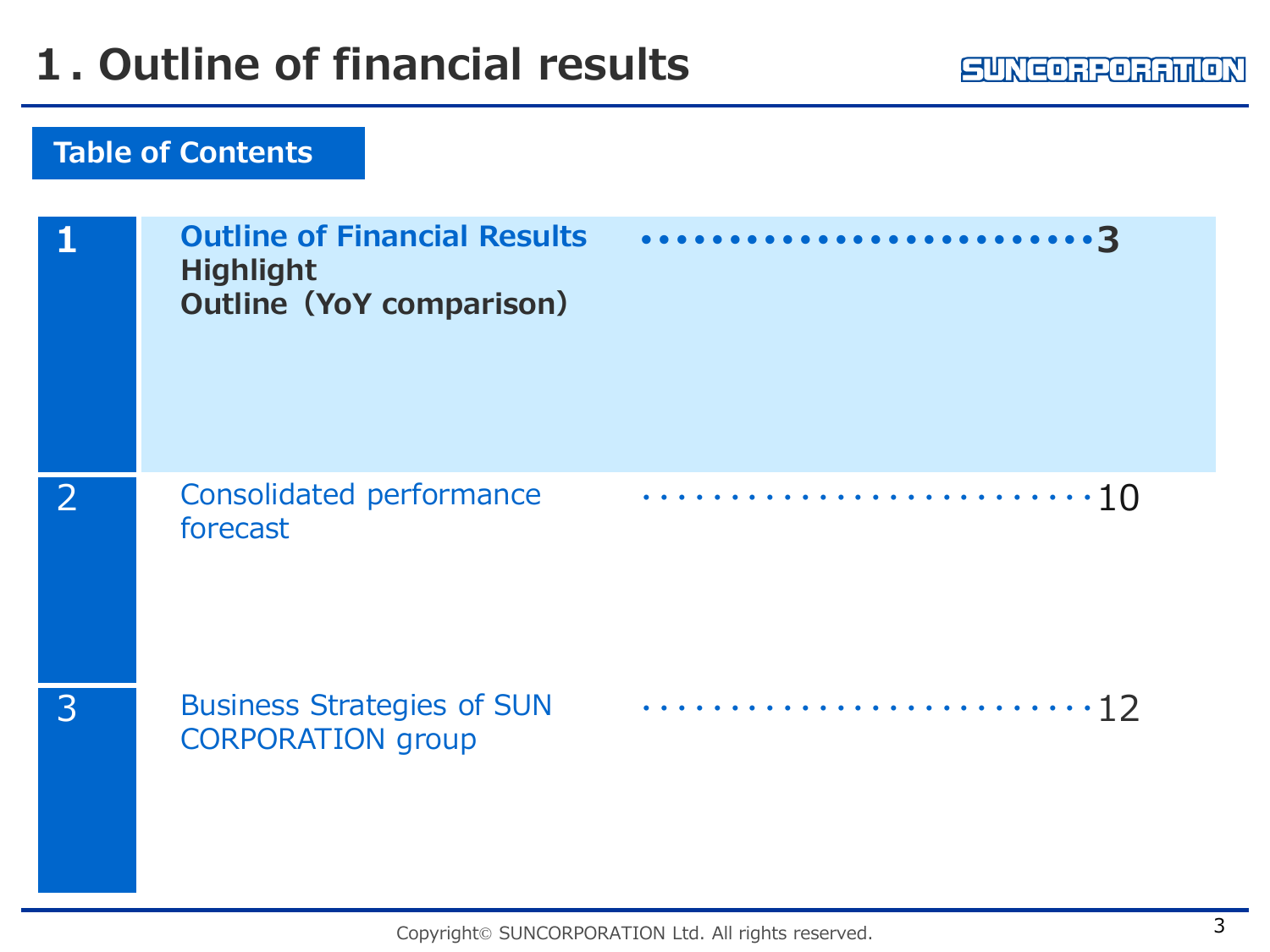## **Highlight by Business Segment for Q2 of FY March 2021** (Unit Million yen)

|                                          | <b>Net</b><br><b>Sales</b> | <b>Operating</b><br><b>Profit</b> | $\frac{0}{0}$ | <b>Description</b>                                                                                                                                                                                                                                                                                     |
|------------------------------------------|----------------------------|-----------------------------------|---------------|--------------------------------------------------------------------------------------------------------------------------------------------------------------------------------------------------------------------------------------------------------------------------------------------------------|
| <b>Mobile Data</b><br><b>Solutions</b>   | 9,214                      | $\triangle$ 330                   |               | Sales and orders for mobile forensic equipment and related<br>services grew steadily, resulting in an 8.5% YoY increase in<br>sales. Segment loss was lower due to the elimination of<br>one-time expenses generated from issuing preferred shares<br>through a third-party allotment by a subsidiary. |
| <b>Entertainment-</b><br><b>Related</b>  | 1,993                      | 136                               | 6.8           | Net Sales & Operating profit were decreased YoY due to the<br>decreased amount of control board sales and consigned<br>development sales, while the segment profit was secured by<br>improving the efficiency of the Pachinko hall system<br>business.                                                 |
| <b>New IT Business</b><br><b>Related</b> | 742                        | 31                                | 4.2           | [M2M] Net Sales were increased thanks to the increased<br>M2M products sales. In addition, the business became<br>profitable due to the improved cost efficiency.<br>[AR] The loss decreased as the costs decreased, thanks<br>to the shift to focus software development.                             |
| <b>Others</b>                            | 107                        | 27                                | 25.2          | [Game contents]<br>Net sales were decreased YoY, due to the termination of old<br>app sales, having attempted to expand the business into the<br>overseas market. The business became profitable because<br>the expenses were reduced by enhancing the work<br>efficiency.                             |
| Corporate ex.                            |                            | $\triangle$ 464                   |               |                                                                                                                                                                                                                                                                                                        |
| <b>Total</b>                             | 12,049                     | $\triangle$ 599                   |               |                                                                                                                                                                                                                                                                                                        |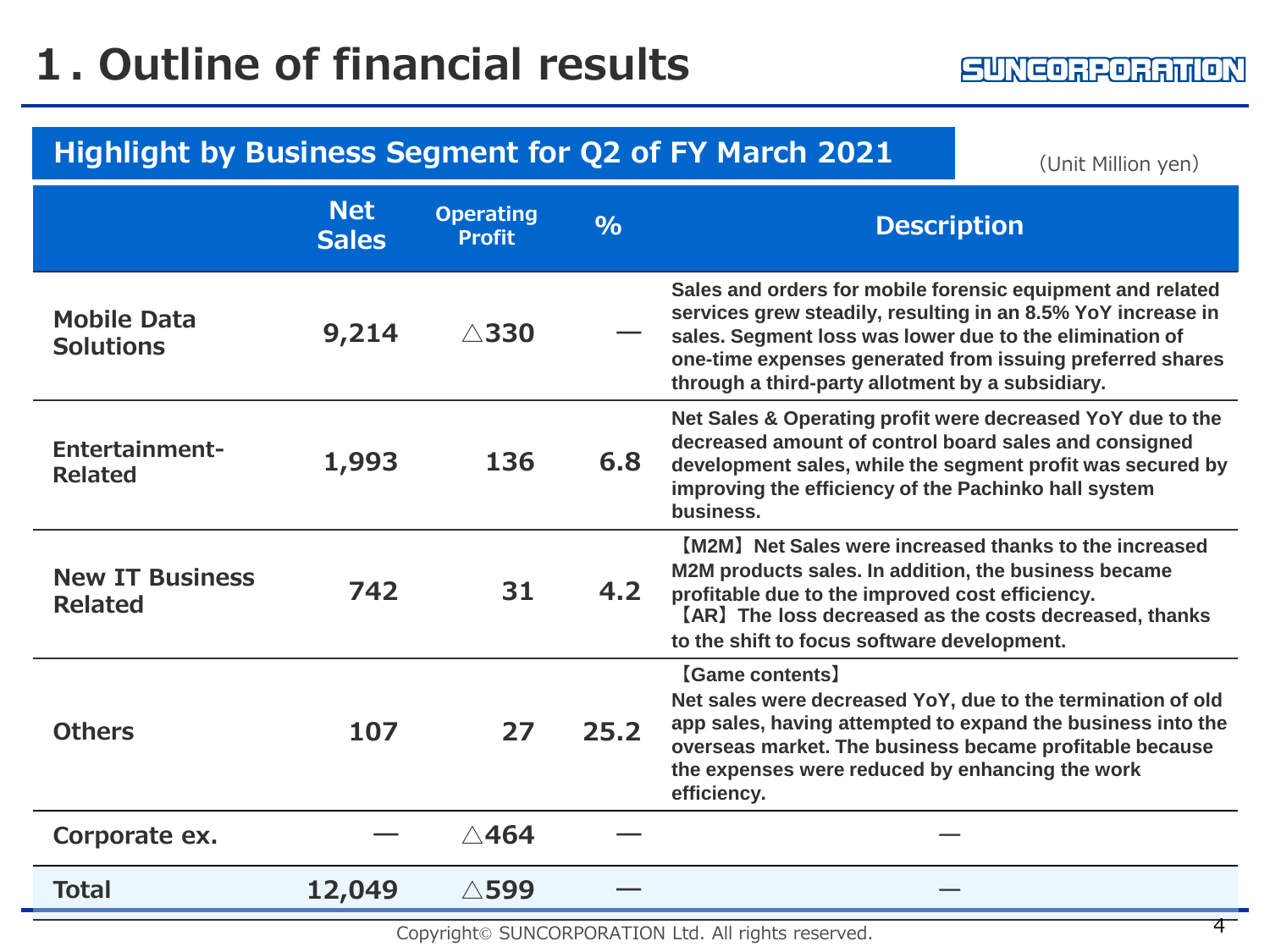| Consolidated PL for Q1 of FY March ended 2021 (YoY) | (Unit Million yen)                     |                                                                  |                           |                                                                                   |
|-----------------------------------------------------|----------------------------------------|------------------------------------------------------------------|---------------------------|-----------------------------------------------------------------------------------|
|                                                     | <b>FY March 2020</b><br>Q <sub>2</sub> | FY March 2021<br>Q <sub>2</sub>                                  | <b>Difference</b><br>(% ) | <b>Description</b>                                                                |
| <b>Net Sales</b>                                    | 12,130                                 | 12,049                                                           | $\triangle$ 0.7           | <b>Entertainment business sales were</b><br>decreased, due to COVID-19 crisis.    |
| <b>COGS</b>                                         | 4,024                                  | 3,551                                                            | $\triangle$ 11.8          |                                                                                   |
|                                                     | 33.2%                                  | 29.5%                                                            | $\triangle$ 3.7P          |                                                                                   |
| <b>Gross Profit</b>                                 | 8,106                                  | 8,497                                                            | $+4.1$                    | Gross profit increased due to a<br>relative increase in high-margin               |
|                                                     | 66.8%                                  | 70.5%                                                            | $+3.7P$                   | development projects.                                                             |
| SGA ex.                                             | 9,846                                  | 9,097                                                            | $\triangle$ 7.6           | <b>Expenses (generated from issuing</b><br>preferred shares by Cellebrite through |
| <b>Include R&amp;D</b>                              | 81.2%                                  | 75.5%                                                            | $\triangle$ 5.7P          | a third-party allotment) decreased in<br>the previous quarter.                    |
| R&D ex.                                             | 3,176                                  | 3,380                                                            | $+6.4$                    |                                                                                   |
|                                                     | 26.2%                                  | 28.1%                                                            | $+1.9P$                   |                                                                                   |
| <b>Operating profit</b>                             | $\triangle$ 1,740                      | △599                                                             |                           | Expenses in relation to the third party                                           |
|                                                     | $\triangle$ 14.3%                      | $\triangle$ 5.0%                                                 | $+9.3P$                   | allotment and labor cost decreased due<br>to COVID-19 crisis                      |
|                                                     | $\triangle$ 1,654                      | $\triangle$ 541                                                  |                           |                                                                                   |
| <b>Ordinary profit</b>                              | $\triangle$ 13.6%                      | $\triangle$ 4.5%                                                 | $+9.1P$                   |                                                                                   |
| <b>Net loss</b>                                     | $\triangle$ 1,497                      | $\triangle$ 547                                                  |                           |                                                                                   |
| attributable to<br><b>SUN</b>                       | $\triangle$ 12.3%                      | $\triangle 4.5\%$                                                | +7.8 P                    |                                                                                   |
| <b>CORPORATION</b>                                  |                                        | Copyri <sub>J</sub> ht© SUNCORPORATION Ltd. All rights reserved. |                           | 5                                                                                 |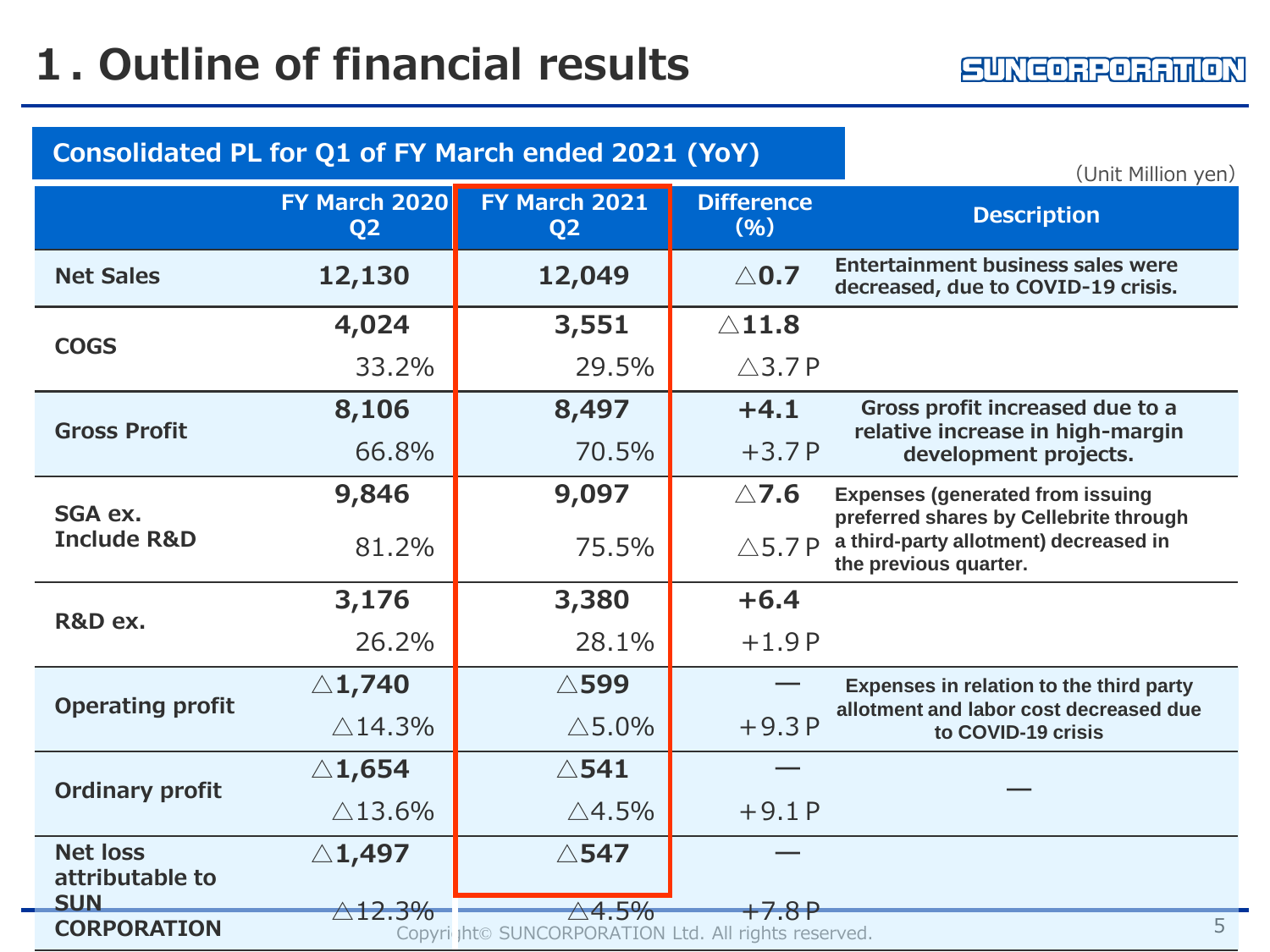| <b>Business segments information</b> |                         |                                 |                                 | (Unit Million yen)        |
|--------------------------------------|-------------------------|---------------------------------|---------------------------------|---------------------------|
|                                      |                         | FY March 2020<br>Q <sub>2</sub> | FY March 2021<br>Q <sub>2</sub> | <b>Difference</b><br>(96) |
|                                      | <b>Net Sales</b>        | 8,491                           | 9,214                           | $+8.5$                    |
| <b>Mobile data</b><br>solutions      | <b>Operating Profit</b> | $\triangle$ 1,273               | $\triangle$ 330                 |                           |
|                                      | Ratio(%)                |                                 |                                 | $-P$                      |
|                                      | <b>Net Sales</b>        | 2,794                           | 1,993                           | $\triangle$ 28.7          |
| <b>Entertainment-</b><br>related     | <b>Operating Profit</b> | 242                             | 136                             | $\triangle$ 43.8          |
|                                      | $Ratio(\% )$            | 8.7                             | 6.8                             | $\triangle$ 21.8P         |
|                                      | <b>Net Sales</b>        | 698                             | 742                             | $+6.3$                    |
| <b>New IT business-</b><br>related   | <b>Operating Profit</b> | $\triangle$ 206                 | 31                              |                           |
|                                      | Ratio(%)                |                                 |                                 | $-P$                      |
|                                      | <b>Net Sales</b>        | 156                             | 107                             | $\triangle$ 31.4          |
| <b>Others</b>                        | <b>Operating Profit</b> | $\triangle$ 41                  | 27                              |                           |
|                                      | Ratio(%)                |                                 | 25.2                            | $-P$                      |
| <b>Corporate Expenses</b>            | <b>Operating Profit</b> | $\triangle$ 461                 | $\triangle$ 464                 |                           |
|                                      | <b>Net Sales</b>        | 12,130                          | 12,049                          | $\triangle$ 0.7           |
| <b>Total</b>                         | <b>Operating Profit</b> | $\triangle$ 1,740               | $\triangle$ 599                 |                           |
|                                      | Ratio(%)                |                                 |                                 | $-P$                      |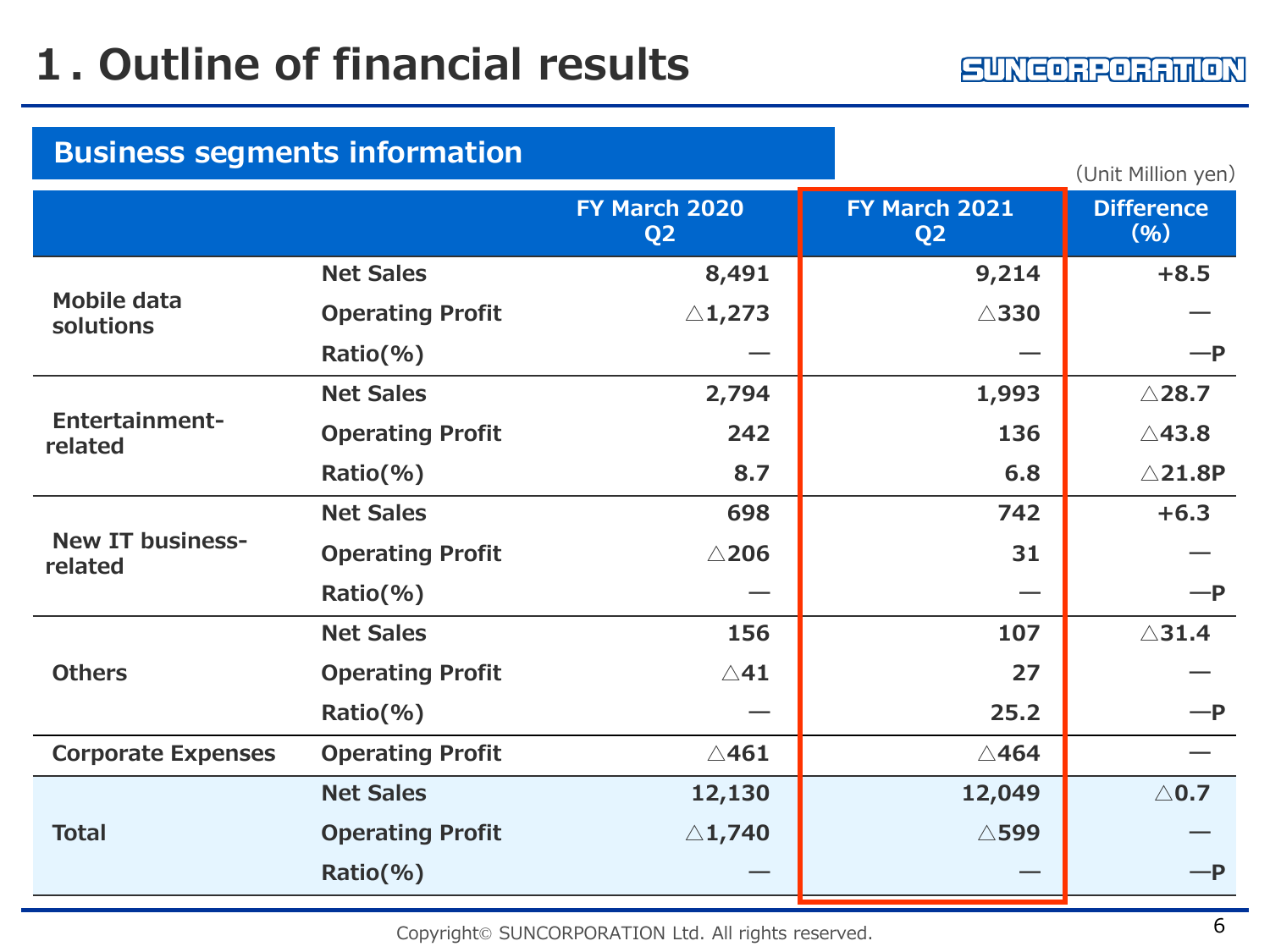APAC (Asia/ Oceania)

#### **DI FY March <sup>2018</sup> % FY March <sup>2019</sup> % FY March <sup>2020</sup> % Total 129,498 100.0 171,721 100.0 201,102 100.0 AMERICAS 69,790 53.9 91,518 53.3 99,256 49.4 EMEA 42,377 32.7 57,163 33.3 68,473 34.0 APAC 17,330 13.4 23,040 13.4 33,373 16.6 BB 0 0.0 0 0.0 0 0.0 (Reference) Total amount of orders at Cellebrite** Created based on the monthly Financial Report of Cellebrite. Therefore, no accounting adjustments have been made. (Unit USD K) AMERICAS (Nth, MID&STH America), EMEA (Europe &Africa), **FY March 2020 Q2 % FY March 2021 Q2 % 89,637 100.0 109,359 100.0 41,661 46.5 48,924 44.7 29,642 33.0 33,705 30.8 18,334 20.5 22,314 20.4 0 0.0 4,416 4.1 16,256 25,353 25,367 17,810 20,278 26,888 26,608 18,106 20,681 20,980 34,208 23,387 21,277 27,647 10,503 9,901 11,679 19,510 16,513 16,403 13,480 22,092 14,118 15,732 16,747 22,170 16,448 17,257 3,398 3,955 5,504 5,979 6,966 5,834 4,808 5,587 6,491 11,843 6,218 8,821 15,893 6,421 1,410 3,006 30,158 39,209 42,550 43,299 43,757 49,125 44,896 45,785 41,290 48,555 57,173 54,378 55,028 54,331** Q1 Q2 Q3 Q4 Q1 Q2 Q3 Q4 Q1 Q2 Q3 Q4 Q1 Q2 FY2017 FY2018 FY2019 FY2020 **AMERICAS EMEA APAC BB**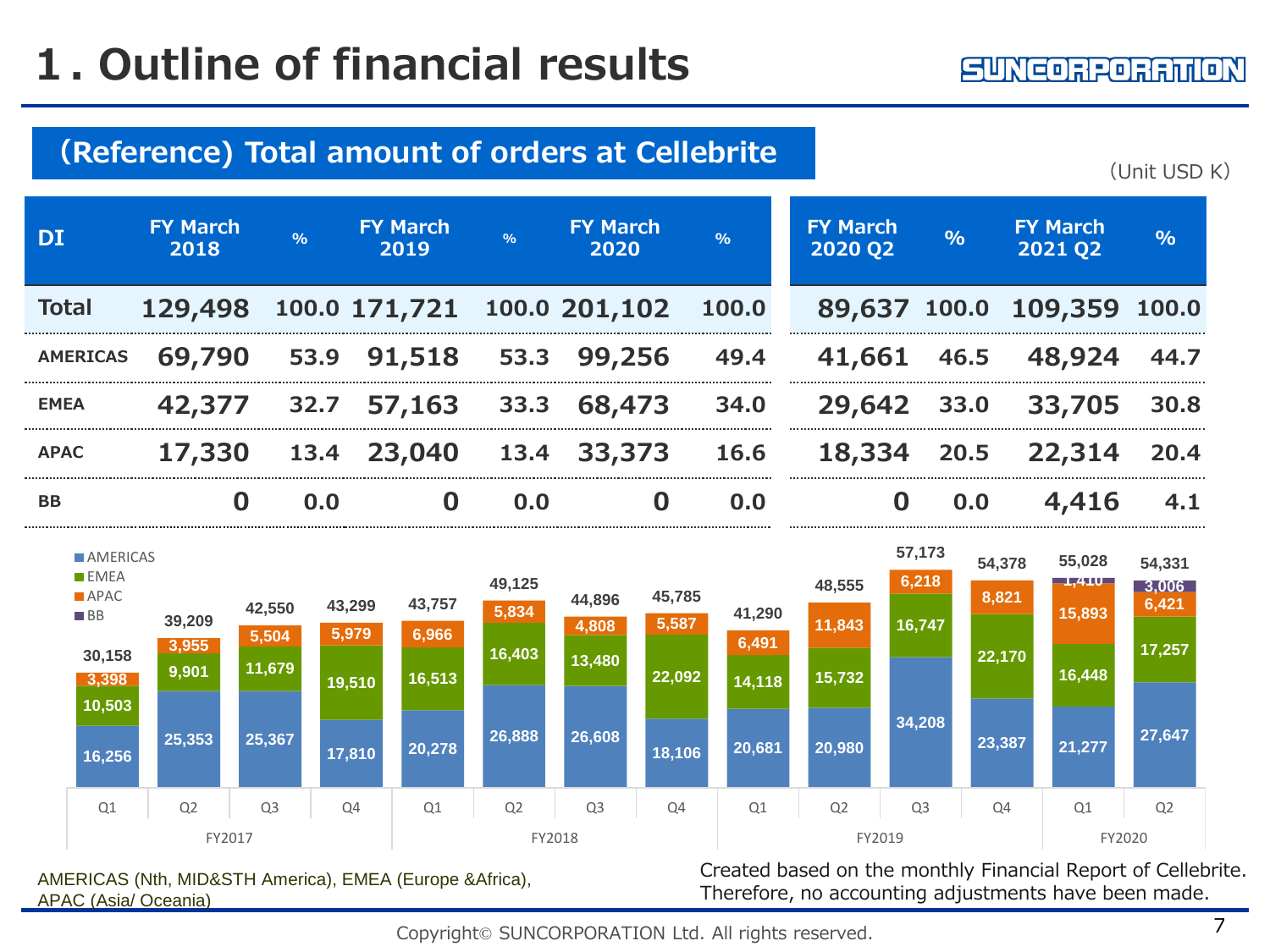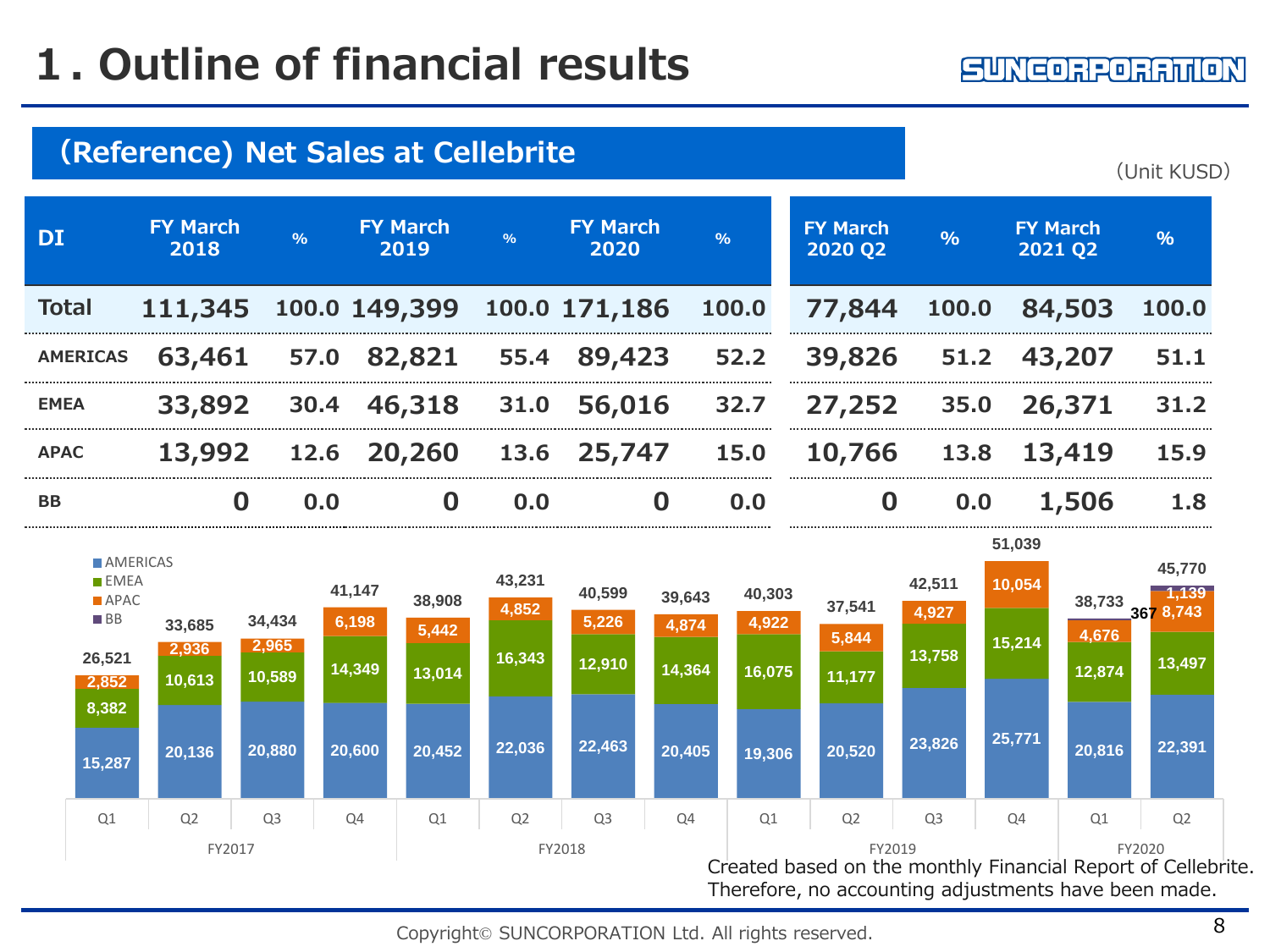$\blacksquare$ 

| <b>Consolidated B/S (YoY)</b> |                                           | (Unit Million yen) |                       |                                                                          |
|-------------------------------|-------------------------------------------|--------------------|-----------------------|--------------------------------------------------------------------------|
|                               | The end of March, FY ending March<br>2020 | 2021 Q2            | <b>Change</b><br>(96) | <b>Description</b>                                                       |
| <b>Total Assets</b>           | 42,870                                    | 42,496             | $\triangle$ 0.8       |                                                                          |
| <b>Current Assets</b>         | 35,422                                    | 35,078             | $\triangle$ 0.9       | Decreased in notes and accounts                                          |
|                               | 82.6%                                     | 82.5%              | $\triangle$ 0.1 P     | receivable-trade                                                         |
| <b>Cash and deposit</b>       | 26,390                                    | 26,851             | $+1.7$                |                                                                          |
|                               | 61.6%                                     | 63.1%              | $+1.5P$               |                                                                          |
| <b>Inventory</b>              | 1,317                                     | 1,418              | $+7.6$                |                                                                          |
|                               | 3.1%                                      | 3.3%               | $+0.2P$               |                                                                          |
| <b>Fix Assets</b>             | 7,448                                     | 7,418              | $\triangle$ 0.4       |                                                                          |
|                               | 17.4%                                     | 17.4%              | $+0.0P$               |                                                                          |
| <b>Current Liabilities</b>    | 22,410                                    | 22,380             | $\triangle$ 0.1       | Payment made, in relation to the                                         |
|                               | 52.3%                                     | 52.6%              | $+0.3P$               | acquisition of BlackBag<br>$4 - 1,944$ million                           |
| <b>Fix Liabilities</b>        | 1,855                                     | 1,840              | $\triangle$ 0.8       |                                                                          |
|                               | 4.3%                                      | 4.3%               | $+0.0P$               |                                                                          |
|                               | 18,605                                    | 18,275             | $\triangle$ 1.7       | Decreased in retained earnings                                           |
| <b>Net Assets</b>             | 43.4%                                     | 43.0%              | $\triangle$ 0.4 P     | due to net loss attributable to<br>shareholders of the parent<br>company |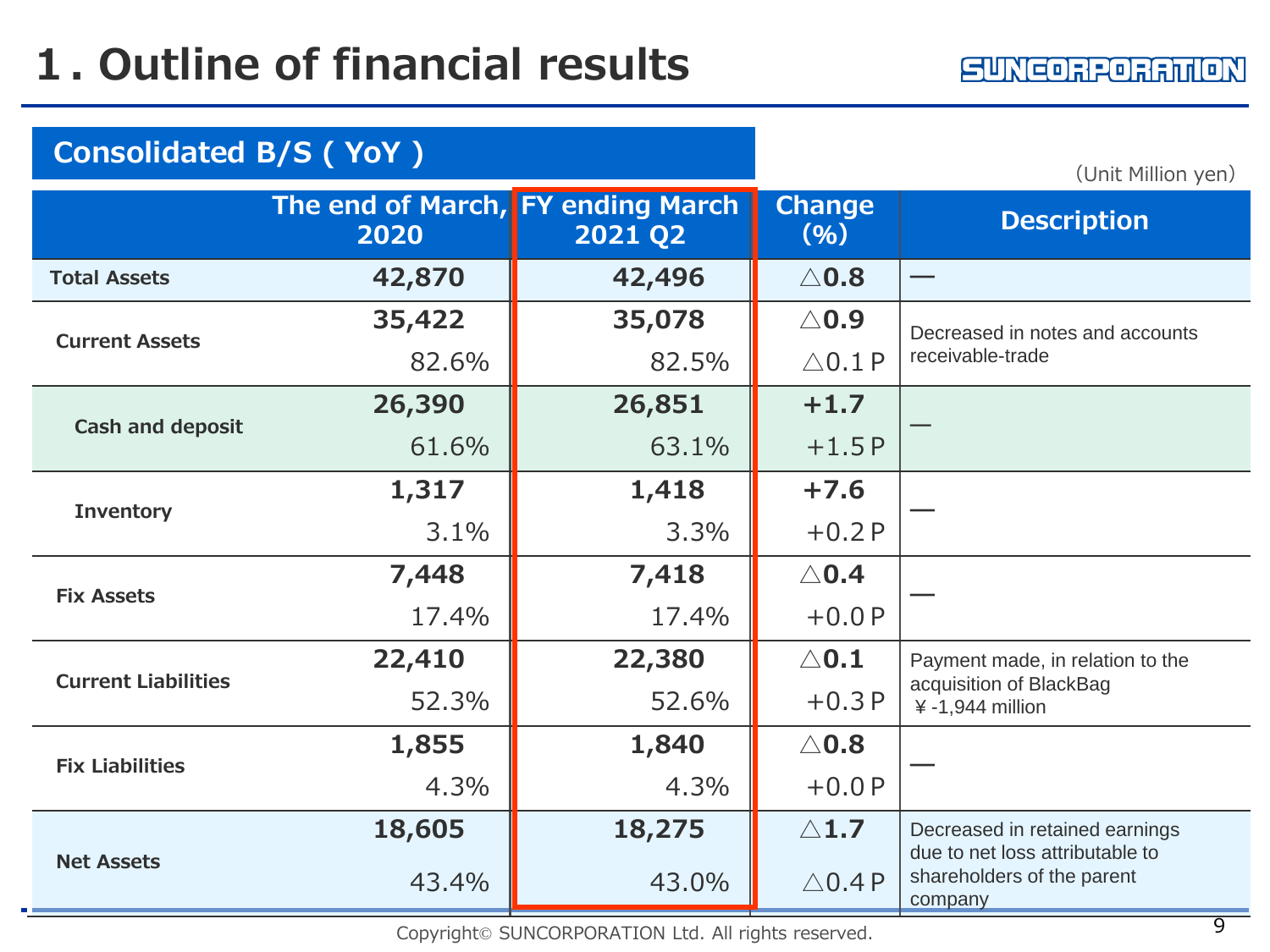## **2. Consolidated performance forecast**

#### **SUNCORPORANION**

|                | <b>Outline of Financial Results</b><br>Highlight<br>Outline (YoY Comparison) |    |
|----------------|------------------------------------------------------------------------------|----|
| $\overline{2}$ | <b>Consolidated performance</b><br>forecast                                  | 10 |
| 3              | <b>Business Strategies of SUN</b><br><b>CORPORATION</b> group                |    |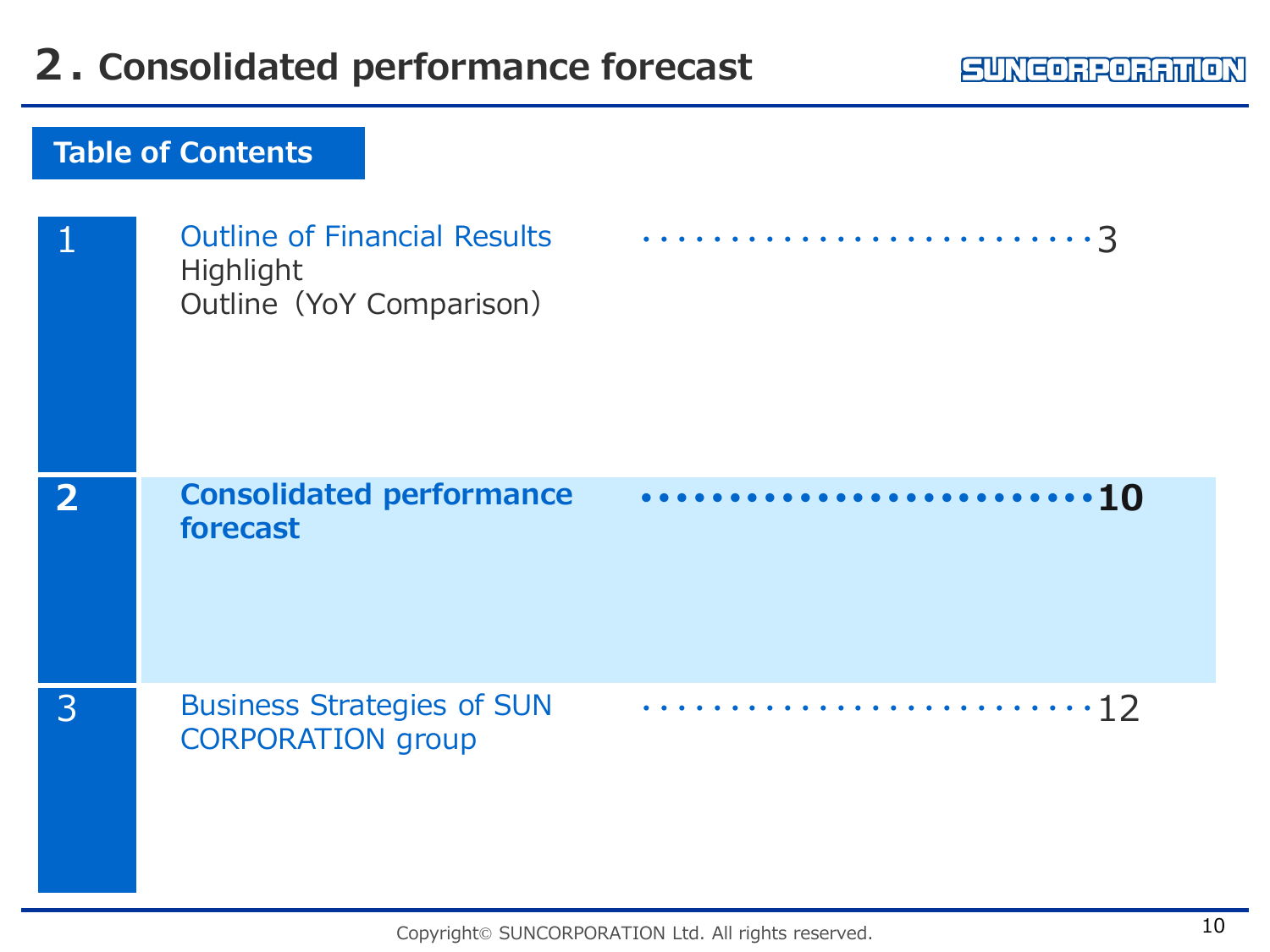**Consolidated performance forecast for FY ending March 2021**

## **Our consolidated performance forecast has not been determined for the fiscal year ending March 2021**

### **Impact from Covid-19 crisis**

#### **Mobile data solutions**

Due to the lockdowns in major countries such as US and European countries, sales have been stagnant and exhibitions and sales activities in US have been postponed, which may have a significant impact on the business, resulting in decreased orders and sales. If COVID-19 positive cases are found in the team, regular software updates may not be feasible.

#### **Entertainment-related**

Under the state of emergency in Japan, pachinko halls have been requested to close their halls for a while. It may cause sales of the pachinko/pachinko slot machines and parlor equipment to be decreased. If COVID-19 positive cases are found in the team, sales of consigned development projects may decline, due to limited resources.

#### **New IT business related**

In the M2M business, meetings with customers have been postponed, which resulted in slowing down sales activities. Therefore, sales may decline.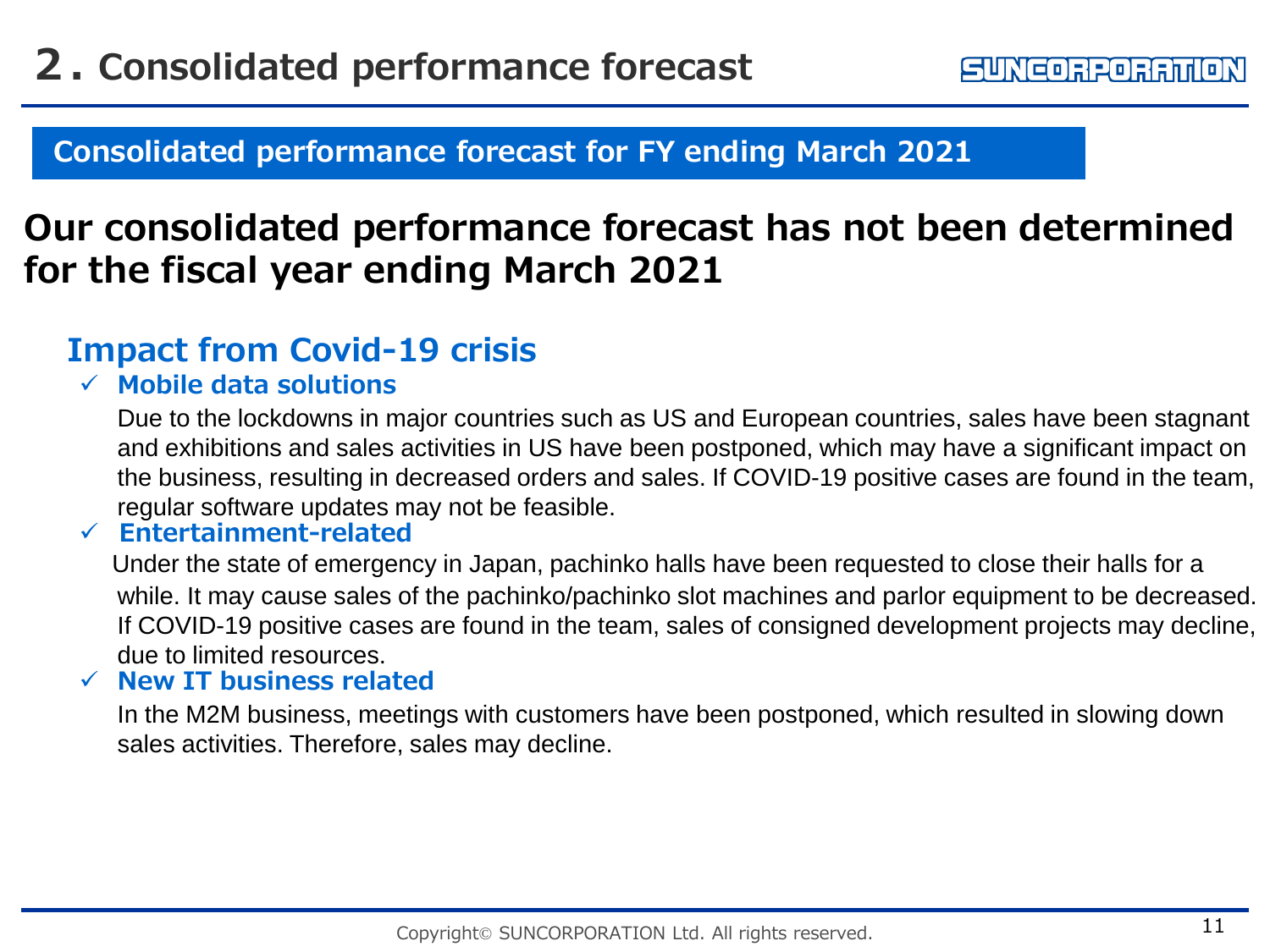|              | <b>Outline of Financial Results</b><br>Highlight<br>Outline (YoY Comaprison) |  |
|--------------|------------------------------------------------------------------------------|--|
| <sup>2</sup> | Consolidated performance<br>forecast                                         |  |
| 3            | <b>Business Strategies of SUN</b><br><b>CORP group</b>                       |  |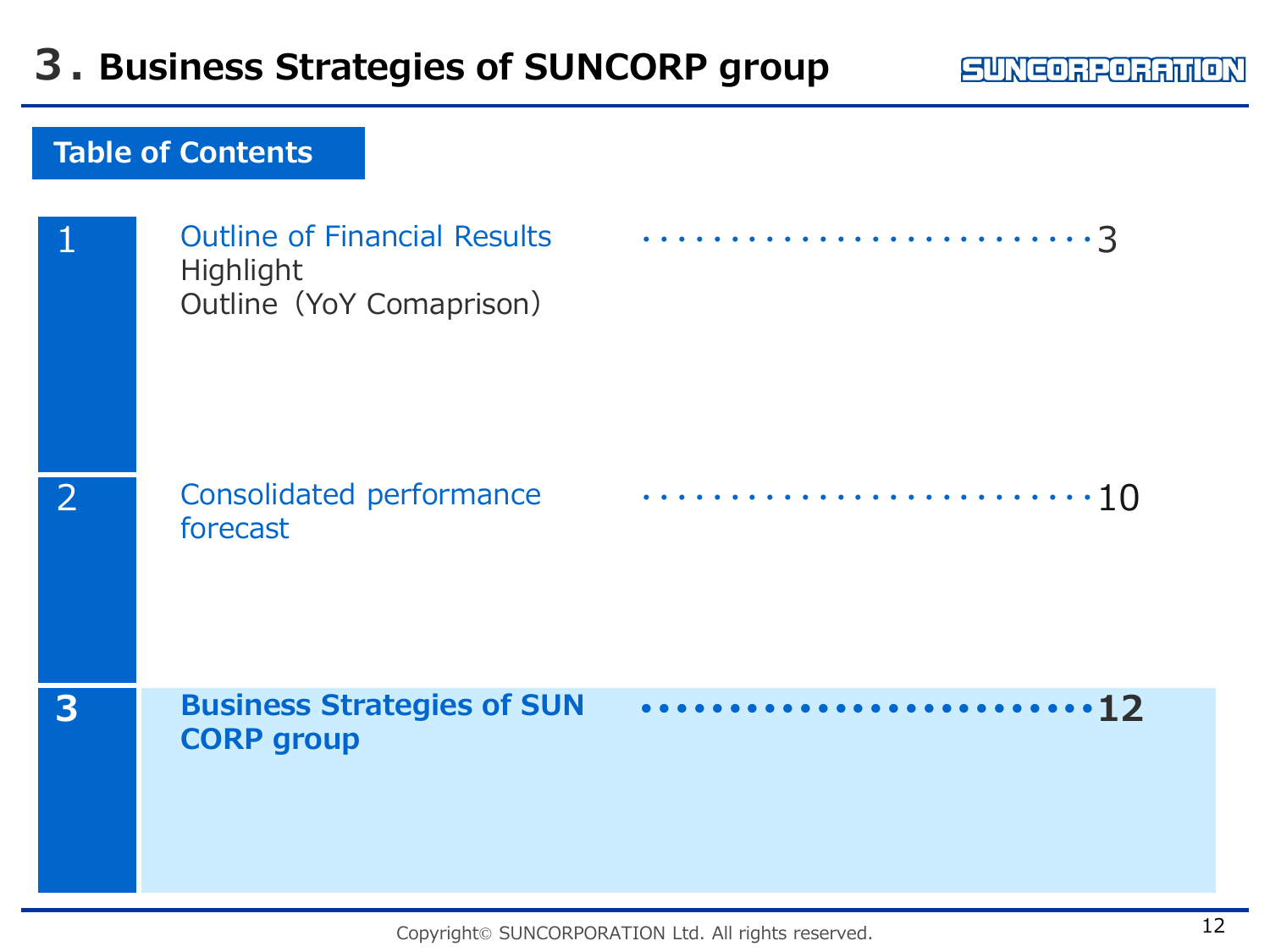SUNCORPORATION

#### **Roadmap(FY 2017/3- FY2023/3 Consolidated Net Sales)**

#### **Focusing on DI business Promoting administrative improvement by improving the efficiency**

Target**(**FY 2023/3**)** Net Sales ¥35 billion

#### **Allocating large part of resources into DI business. Focusing on the DI business as part of our group business strategies.**

Net Sales



#### **Description**

 **Change in mid-term sales target due to COVID-19 crisis**

Net Sales of FY ending March 2023 **¥33 billion** (Sales are expected to decline due to the business transfer of O2O and SUNTAC.)

#### **Business selection and focus**

- ・ The budget structure was defined basing on an aggressive strategy, prioritizing the business expansion, but in anticipation of the medium- to longterm impact of the change, the budget structure has been revised to be defensive.
- ・While prioritizing the development of existing businesses, the company will continue exploring the cyber security market, making most of our network in Israel and other countries.
- ・ Promote administrative improvements by enhancing the efficiency in our business development process.

Copyright© SUNCORPORATION Ltd. All rights reserved.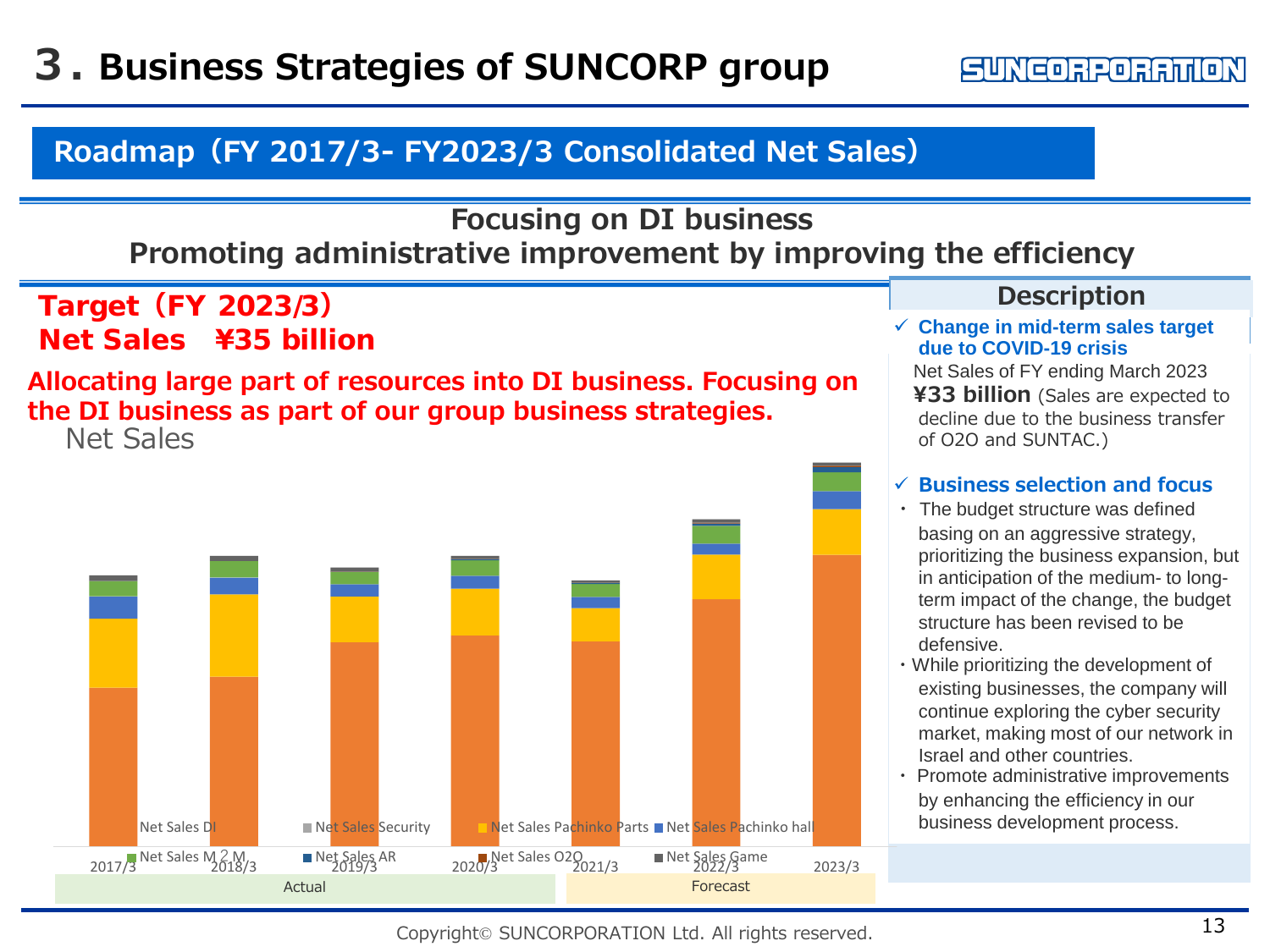SUNEORPORATION

**DI Measures(M&A for inorganic growth)**

## **Continuing efforts toward inorganic growth**

**Strategies for the next FY**





- **Remote work was enforced due to COVID-19 crisis, which resulted in security risks being taken more seriously.**
- **Becoming a market leader by providing leading-edge digital intelligence solutions.**
- **Launching the Connect Global Virtual Summit to create a forum for digital research leaders, eDiscovery professionals and the DFIR community to create a safer world.**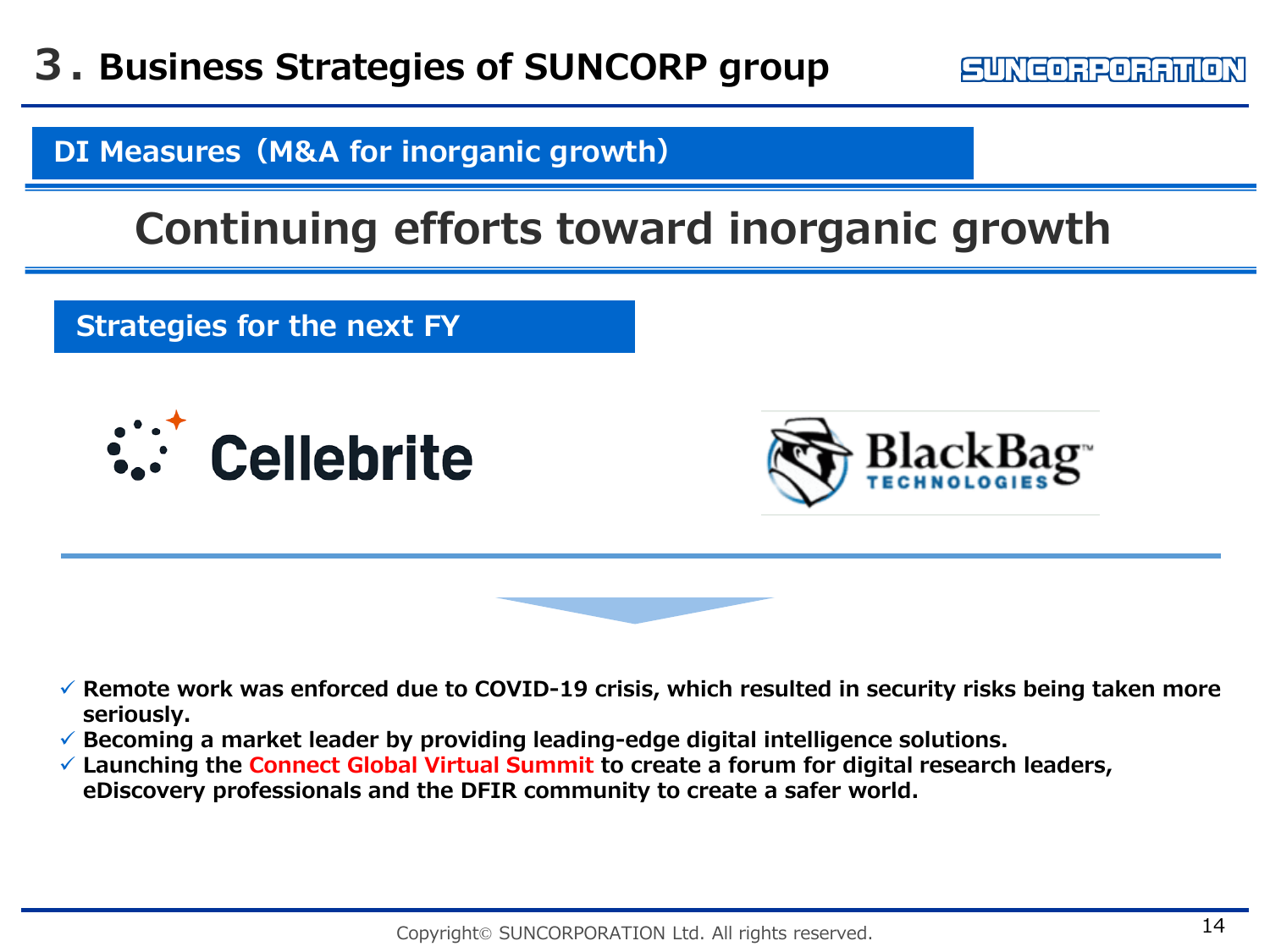#### **Rebuild our business portfolio**

#### **Build the business structure under the new management**

#### **Purpose**

- $\checkmark$  To clarify what business to select and focus
- $\checkmark$  To improve the financial structure

## **Policy**

- $\checkmark$  Maintain profitability of the major businesses which are our revenue source. (Mobile data, Entertainment related)
- $\checkmark$  Selective investment into M2M business and upgrade the major products.
- $\checkmark$  Attempt to maximize the synergy effect (AR, Game contents).

### **Execution**

- Large part of SUNTAC shares held by SUN Corporation were transferred to JALCO Holdings, which resulted in SUNTAC becoming a non-subsidiary, with JALCO HD holding 86% and Sun Corporation holding 14%.
- $\checkmark$  Accelerating business improvements by our New Organization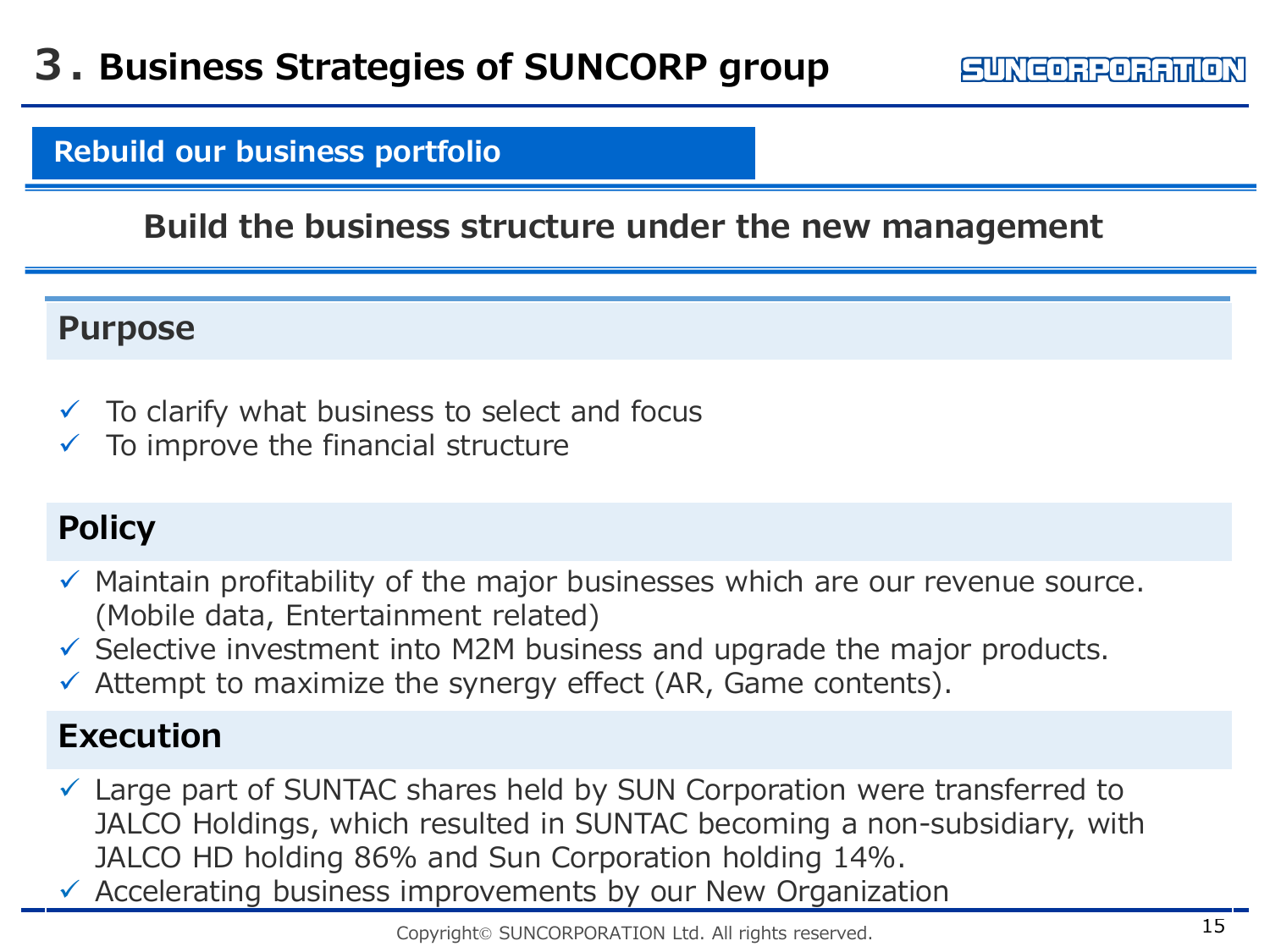#### **Collaboration with other companies(AceReal Smartglasses)**

### **Providing solution of remote work support "AceReal for docomo" Utilizing 5G and AceReal Smartglasses**



#### **Feature**

- $\checkmark$  Live video and audio streaming
- $\checkmark$  Instruction manuals and images can be displayed on glasses using PC.
- Realizing higher security and lower latency by using "Cloud Direct", directly connected to the cloud platform through DoCoMo's 5G\*
- No setting required and committed customer support

#### **Major functions of AceReal Apps**

- ・Video calls
- ・Displaying instruction manuals
- ・Check list function
- ・File transmission
- ・Video recording and playing
- ・Image processing and editing